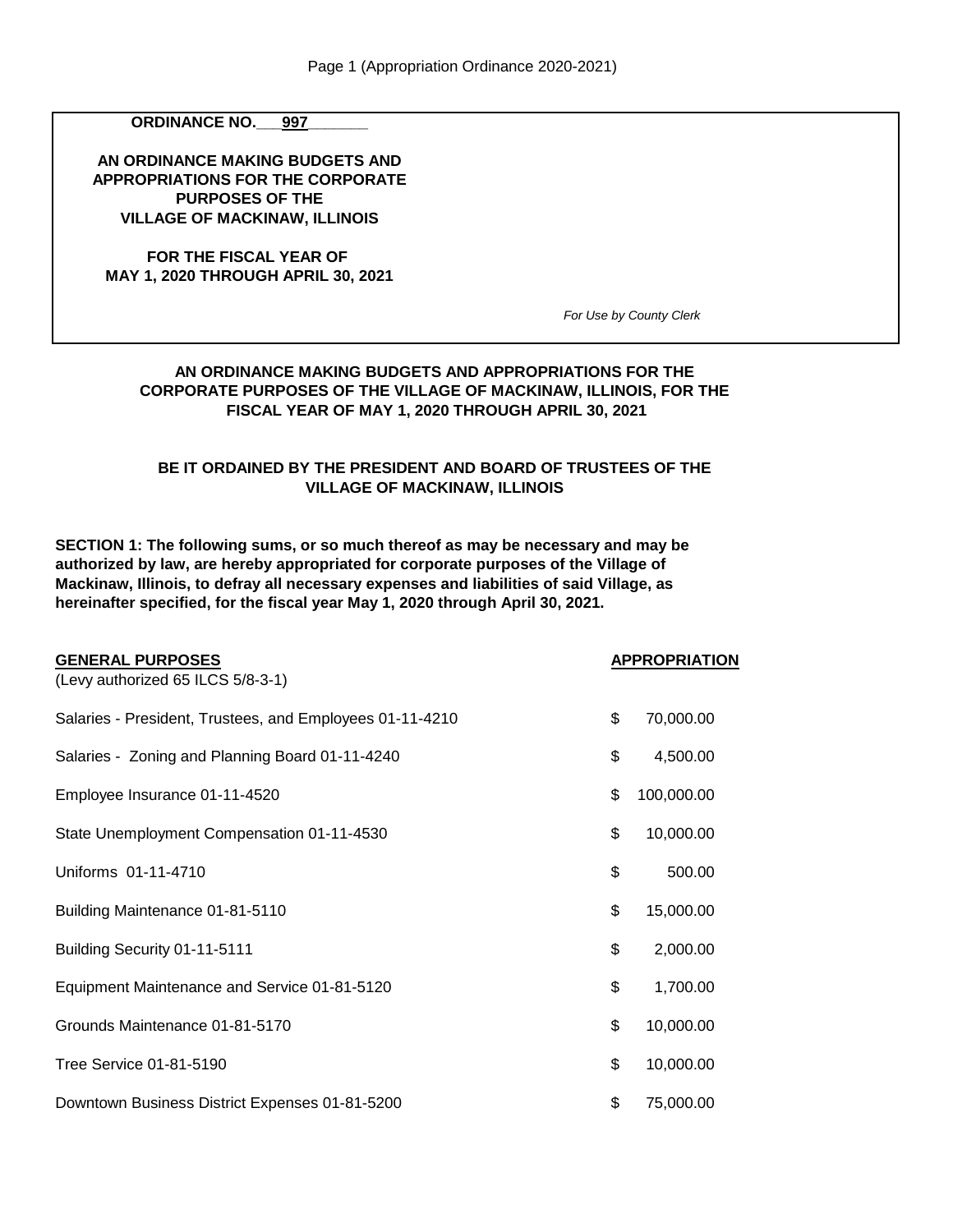| Industrial Park Business District Expenses 01-81-5201 | \$<br>130,000.00 |
|-------------------------------------------------------|------------------|
| First Street Business District Expenses 01-81-5202    | \$<br>200,000.00 |
| Park Maintenance 01-81-5270                           | \$<br>35,000.00  |
| Westwood Park Improvements 01-81-5271                 | \$<br>20,000.00  |
| Mosquito Control 01-81-5280                           | \$<br>3,500.00   |
| Maintenance/Supplies Other 01-81-5290                 | \$<br>1,000.00   |
| Accounting Services 01-11-5310                        | \$<br>500.00     |
| Engineering Services 01-81-5320                       | \$<br>30,000.00  |
| Legal Services 01-11-5330                             | \$<br>12,000.00  |
| Legal Services - Property 01-11-5332                  | \$<br>2,000.00   |
| Legal Services - Alcohol 01-11-5333                   | \$<br>1,000.00   |
| State/Fed Background Checks 01-11-5340                | \$<br>500.00     |
| Software other than MSI Harris 01-11-5370             | \$<br>2,000.00   |
| MSI Harris software 01-11-5480                        | \$<br>6,000.00   |
| Postage and Shipping 01-11-5510                       | \$<br>1,500.00   |
| Telephone & Internet 01-11-5520                       | \$<br>6,500.00   |
| Publications 01-11-5530                               | \$<br>1,500.00   |
| Zoning Publications 01-11-5532                        | \$<br>500.00     |
| Printing and Copying Services 01-11-5540              | \$<br>1,000.00   |
| Website Maintenance 01-11-5570                        | \$<br>2,000.00   |
| Dues 01-11-5610                                       | \$<br>1,500.00   |
| Travel Expenses 01-11-5620                            | \$<br>2,000.00   |
| Training Classes and Seminars 01-11-5630              | \$<br>2,000.00   |
| Natural Gas 01-11-5710                                | \$<br>2,500.00   |
| Electric 01-11-5720                                   | \$<br>5,000.00   |
| Garbage Service 01-11-5730                            | \$<br>7,500.00   |
| Landfill Charges for Yard Waste 01-11-5740            | \$<br>1,500.00   |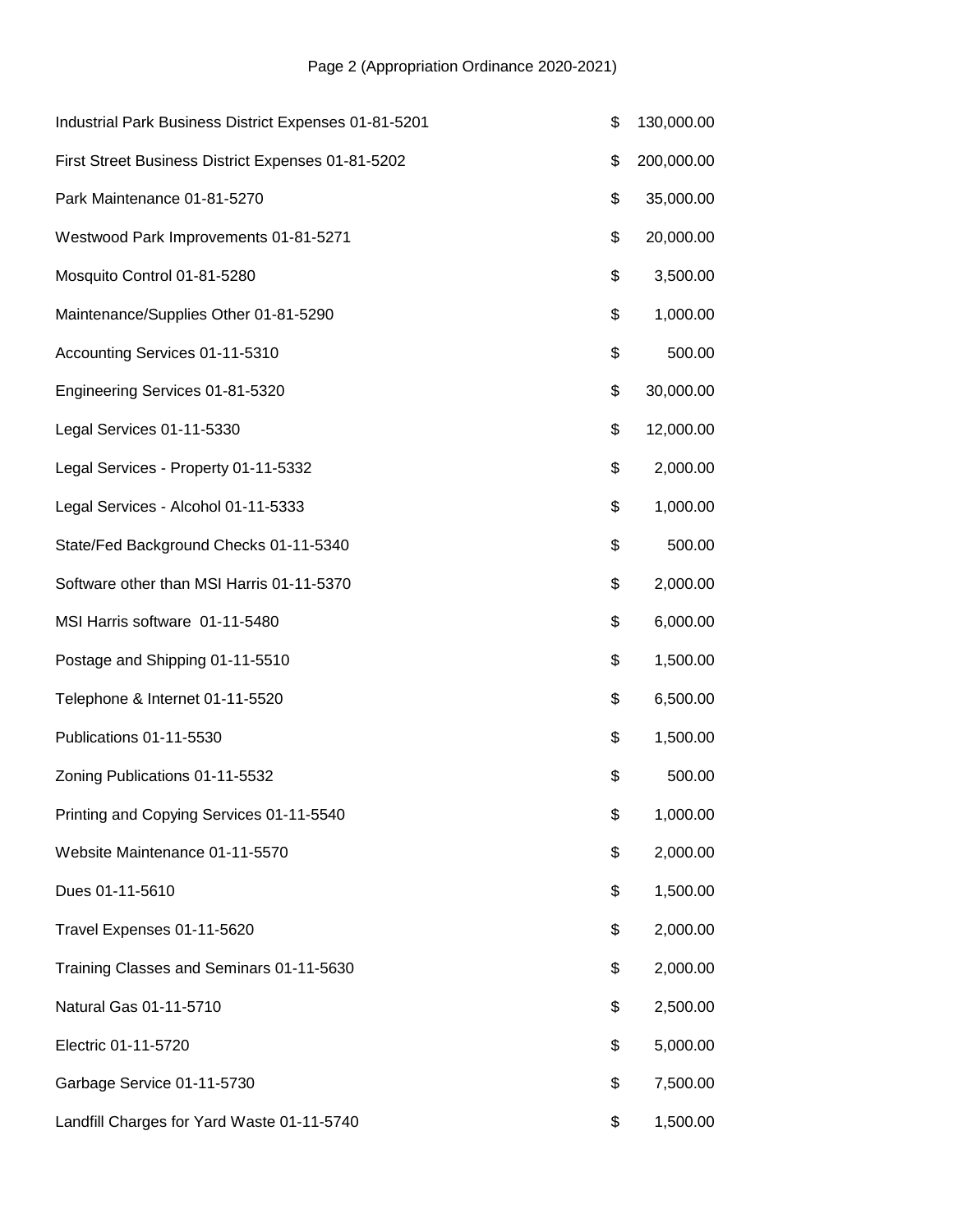| Recycling Service Fees 01-11-5750                           | \$<br>30,000.00 |
|-------------------------------------------------------------|-----------------|
| Village Water/Sewer 01-11-5760                              | \$<br>4,000.00  |
| Developer Rebates 01-11-5800                                | \$<br>15,000.00 |
| Animal Control 01-11-5930                                   | \$<br>3,000.00  |
| Rentals & Leasing 01-11-5940                                | \$<br>5,000.00  |
| Sidewalk Repairs, Construction and Reimbursement 01-81-6290 | \$<br>10,000.00 |
| Village Sidewalk Improvement Project 01-81-6291             | \$<br>30,000.00 |
| Zoning Supplies, Maps, & Books 01-11-6510                   | \$<br>200.00    |
| Office Supplies 01-11-6520                                  | \$<br>5,000.00  |
| Office Equipment Purchases 01-11-6522                       | \$<br>2,500.00  |
| Office Furniture 01-11-6523                                 | \$<br>3,500.00  |
| Office Computers & Parts 01-11-6524                         | \$<br>5,000.00  |
| Purchase of Properties and Demolition 01-11-8100            | \$<br>50,000.00 |
| Equipment Purchases 01-11-8300                              | \$<br>2,000.00  |
| Fireworks for 4th July Display at Brock Lake 01-11-9140     | \$<br>7,500.00  |
| Miscellaneous & Contingency 01-11-9280                      | \$<br>10,000.00 |
| <b>TOTAL</b>                                                | 959,900.00      |
| <b>COMMUNITY CENTER</b>                                     |                 |
| Salaries 01-51-4210                                         | \$<br>7,500.00  |
| Building Maintenance 01-51-5110                             | \$<br>14,000.00 |

| Loan Payment | \$30,000.00 |
|--------------|-------------|
|              |             |

| Equipment Maintenance 01-51-5120        | \$<br>2,000.00 |
|-----------------------------------------|----------------|
| Maintenance/supplies - other 01-51-5290 | \$<br>5,000.00 |
| Telephone 01-51-5520                    | \$<br>500.00   |
| Natural Gas 01-51-5710                  | \$<br>1,500.00 |
| Electric 01-51-5720                     | \$<br>3,500.00 |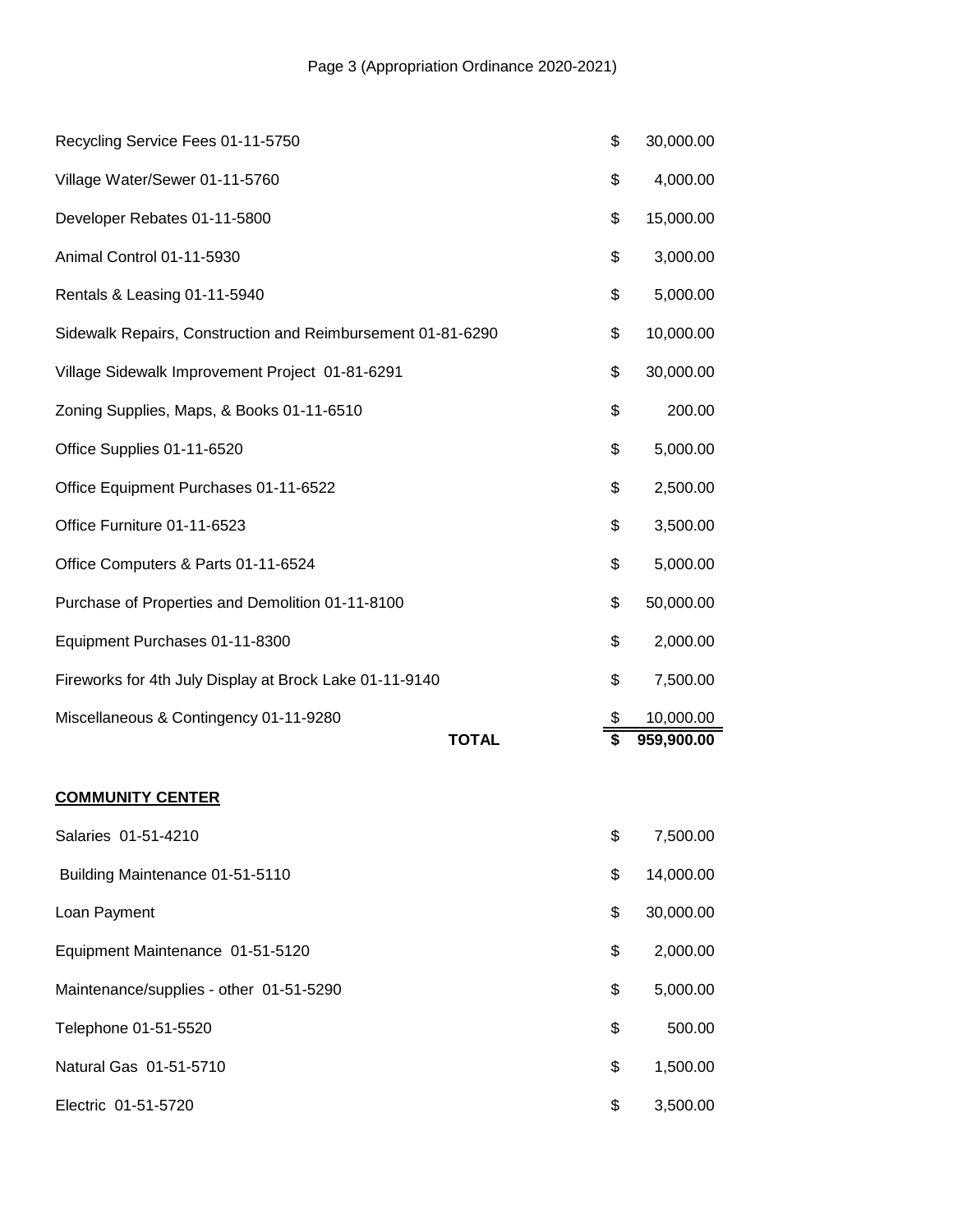| Garbage Service 01-51-5730                                                                                                         |              | \$       | 1,000.00               |
|------------------------------------------------------------------------------------------------------------------------------------|--------------|----------|------------------------|
| Equipment Purchases 01-51-8300                                                                                                     |              | \$       | 500.00                 |
| Miscellaneous 01-51-9280                                                                                                           |              | \$       | 500.00                 |
|                                                                                                                                    | <b>TOTAL</b> | \$       | 66,000.00              |
|                                                                                                                                    |              |          |                        |
| <b>RECREATION PROGRAM PURPOSES</b>                                                                                                 |              |          |                        |
| Salaries - Recreation 01-61-4210                                                                                                   |              | \$       | 10,000.00              |
| Equipment Maintenance 01-61-5120                                                                                                   |              | \$       | 2,500.00               |
| Grounds Maintenance 01-61-5170                                                                                                     |              | \$       | 5,000.00               |
| Miscellaneous & Contingency 01-61-9280                                                                                             |              | \$       | 1,000.00               |
|                                                                                                                                    | <b>TOTAL</b> | \$       | 18,500.00              |
| <b>BEAUTIFICATION PROGRAM PURPOSES</b>                                                                                             |              |          |                        |
| Salaries - Beautification 01-71-4210                                                                                               |              | \$       | 7,500.00               |
| Grounds Maintenance 01-71-5170                                                                                                     |              | \$       |                        |
| Tree Trimming and Maintenance 01-71-5190                                                                                           |              | \$       | 1,500.00               |
| Maintenance/Supplies - Other 01-71-5290                                                                                            |              | \$       | 1,000.00               |
| Dues 01-71-5610                                                                                                                    |              | \$       | 200.00                 |
| Trees, Plants & Planting Supplies 01-71-9120                                                                                       |              | \$       | 3,500.00               |
| Miscellaneous & Contingency 01-71-9280                                                                                             |              | \$       | 500.00                 |
|                                                                                                                                    | <b>TOTAL</b> | \$       | 14,200.00              |
| <b>EMPLOYER'S SHARE, SOCIAL</b><br><b>SECURITY &amp; MEDICARE TAXES</b><br>(Levy authorized 40 ILCS 5/21-110 & 40 ILCS 5/21-110.1) |              |          |                        |
| <b>Employer's Share of Social Security</b><br>& Medical Taxes 01-11-4610 and 01-11-4630                                            | <b>TOTAL</b> | \$<br>\$ | 35,000.00<br>35,000.00 |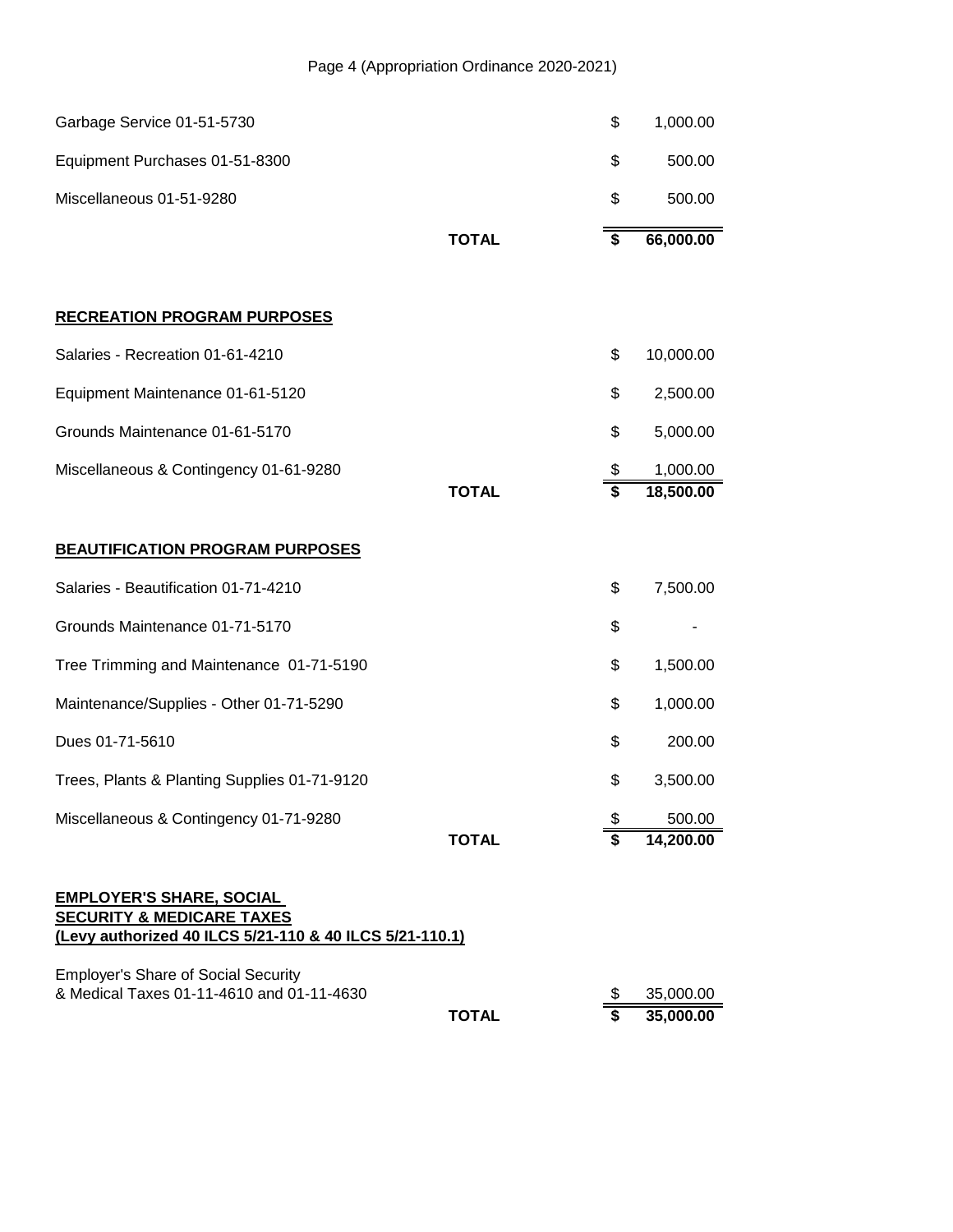# **AUDIT PURPOSES**

**(Levy authorized 65 ILCS 5/8-8-8)**

| Audit of the Funds & Accounts of<br>the Municipality 01-11-5350                                                                      |              | \$<br>8,000.00   |
|--------------------------------------------------------------------------------------------------------------------------------------|--------------|------------------|
|                                                                                                                                      | <b>TOTAL</b> | \$<br>8,000.00   |
| <b>POLICE PROTECTION PURPOSES</b><br>(Levy authorized 65 ILCS 5/11-1-3 had authorization<br>in effect for .15% rate on July 1, 1967) |              |                  |
| Salaries - Police 01-21-4210                                                                                                         |              | \$<br>210,000.00 |
| Employee Insurance 01-21-4520                                                                                                        |              | \$<br>3,750.00   |
| Uniforms 01-21-4710                                                                                                                  |              | \$<br>4,000.00   |
| Building Maintenance 01-21-5110                                                                                                      |              | \$<br>5,000.00   |
| Building Security 01-21-5111                                                                                                         |              | \$<br>1,000.00   |
| Equipment Maintenance & Service 01-21-5120                                                                                           |              | \$<br>5,000.00   |
| Vehicle Maintenance & Service 01-21-5130                                                                                             |              | \$<br>8,000.00   |
| Maintenance/Supplies - other 01-21-5290                                                                                              |              | \$<br>2,500.00   |
| Accounting Services 01-21-5310                                                                                                       |              | \$<br>500.00     |
| Legal Services 01-21-5330                                                                                                            |              | \$<br>1,000.00   |
| Software - other than MSI Harris 01-21-5370                                                                                          |              | \$<br>4,000.00   |
| Computers - IT consulting 01-21-5371                                                                                                 |              | \$<br>2,500.00   |
| Software - MSI Harris 01-21-5480                                                                                                     |              | \$<br>1,500.00   |
| Postage & Shipping 01-21-5510                                                                                                        |              | \$<br>500.00     |
| Telephone 01-21-5520                                                                                                                 |              | \$<br>7,500.00   |
| Publication of Notices & Information 01-21-5530                                                                                      |              | \$<br>250.00     |
| Printing and Copying Service 01-21-554                                                                                               |              | \$<br>1,000.00   |
| Central Dispatch Service 01-21-5560                                                                                                  |              | \$<br>30,000.00  |
| Dues 01-21-5610                                                                                                                      |              | \$<br>1,000.00   |
| Travel Expenses 01-21-5620                                                                                                           |              | \$<br>750.00     |
| Training Classes & Seminars 01-21-5630                                                                                               |              | \$<br>1,500.00   |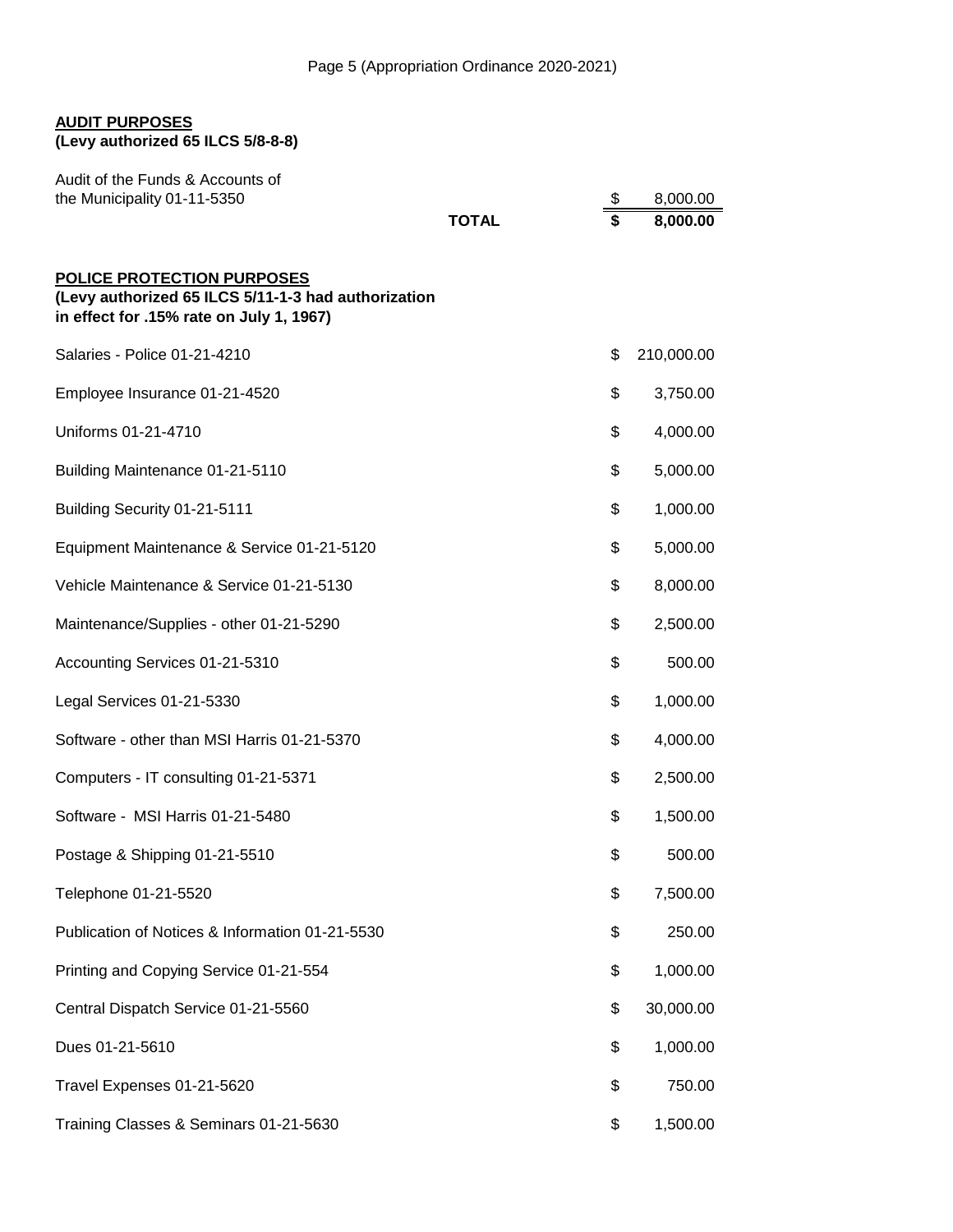|                                                                                                                                                                                                                                                                                                       | <b>TOTAL</b> | \$       | 70,000.00            |
|-------------------------------------------------------------------------------------------------------------------------------------------------------------------------------------------------------------------------------------------------------------------------------------------------------|--------------|----------|----------------------|
| For Payment of Premiums for Insurance Against<br>Loss or Liability Imposed Under Local Government<br>& Governmental Employees Tort Liability Act with Coverage<br>Provided by Illinois Municipal League Risk<br>Management Association 01-11-5910, 01-21-5910,<br>01-41-5910, 51-00-5910 & 52-00-5910 |              | \$       | 70,000.00            |
| <b>LIABILITY INSURANCE PURPOSES</b><br>(Levy authorized 745 ILCS 10/9-107)                                                                                                                                                                                                                            |              |          |                      |
| School Crossing Guards Pay 01-21-4210                                                                                                                                                                                                                                                                 | <b>TOTAL</b> | \$<br>\$ | 5,000.00<br>5,000.00 |
| <b>SCHOOL CROSSING GUARD PURPOSES</b><br>(Levy authorized 65 ILCS 5/11-80-23)                                                                                                                                                                                                                         |              |          |                      |
|                                                                                                                                                                                                                                                                                                       | <b>TOTAL</b> | \$       | 355,250.00           |
| Accumulation of Funds for Police Equipment<br>Miscellaneous & Contingency 01-21-9280                                                                                                                                                                                                                  |              | \$<br>\$ | 5,000.00<br>3,500.00 |
| Accumulation of Funds for Police Vehicle                                                                                                                                                                                                                                                              |              | \$       | 12,000.00            |
| Vehicle Purchase 01-21-8400                                                                                                                                                                                                                                                                           |              | \$       |                      |
| Equipment Purchases 01-21-8300                                                                                                                                                                                                                                                                        |              | \$       | 6,000.00             |
| Fuel 01-21-6550                                                                                                                                                                                                                                                                                       |              | \$       | 12,000.00            |
| Forms, Tickets, and Notice to Appears 01-21-6533                                                                                                                                                                                                                                                      |              | \$       | 1,500.00             |
| Office Computers and Parts 01-21-6524                                                                                                                                                                                                                                                                 |              | \$       | 2,500.00             |
| Office Furniture 01-21-6523                                                                                                                                                                                                                                                                           |              | \$       | 2,000.00             |
| Office Equipment 01-21-6522                                                                                                                                                                                                                                                                           |              | \$       | 2,000.00             |
| Office Supplies 01-21-6520                                                                                                                                                                                                                                                                            |              | \$       | 2,000.00             |
| Rentals & Leasing 01-21-5940                                                                                                                                                                                                                                                                          |              | \$       | 1,500.00             |
| Garbage Hauling 01-21-5730                                                                                                                                                                                                                                                                            |              | \$       | 500.00               |
| Electric 01-21-5720                                                                                                                                                                                                                                                                                   |              | \$       | 3,000.00             |
| Natural Gas 01-21-5710                                                                                                                                                                                                                                                                                |              | \$       | 1,500.00             |
| Ammo for Officers 01-21-5650                                                                                                                                                                                                                                                                          |              | \$       | 1,500.00             |
| Donation & Rebate Expenses 01-21-564                                                                                                                                                                                                                                                                  |              | \$       | 7,500.00             |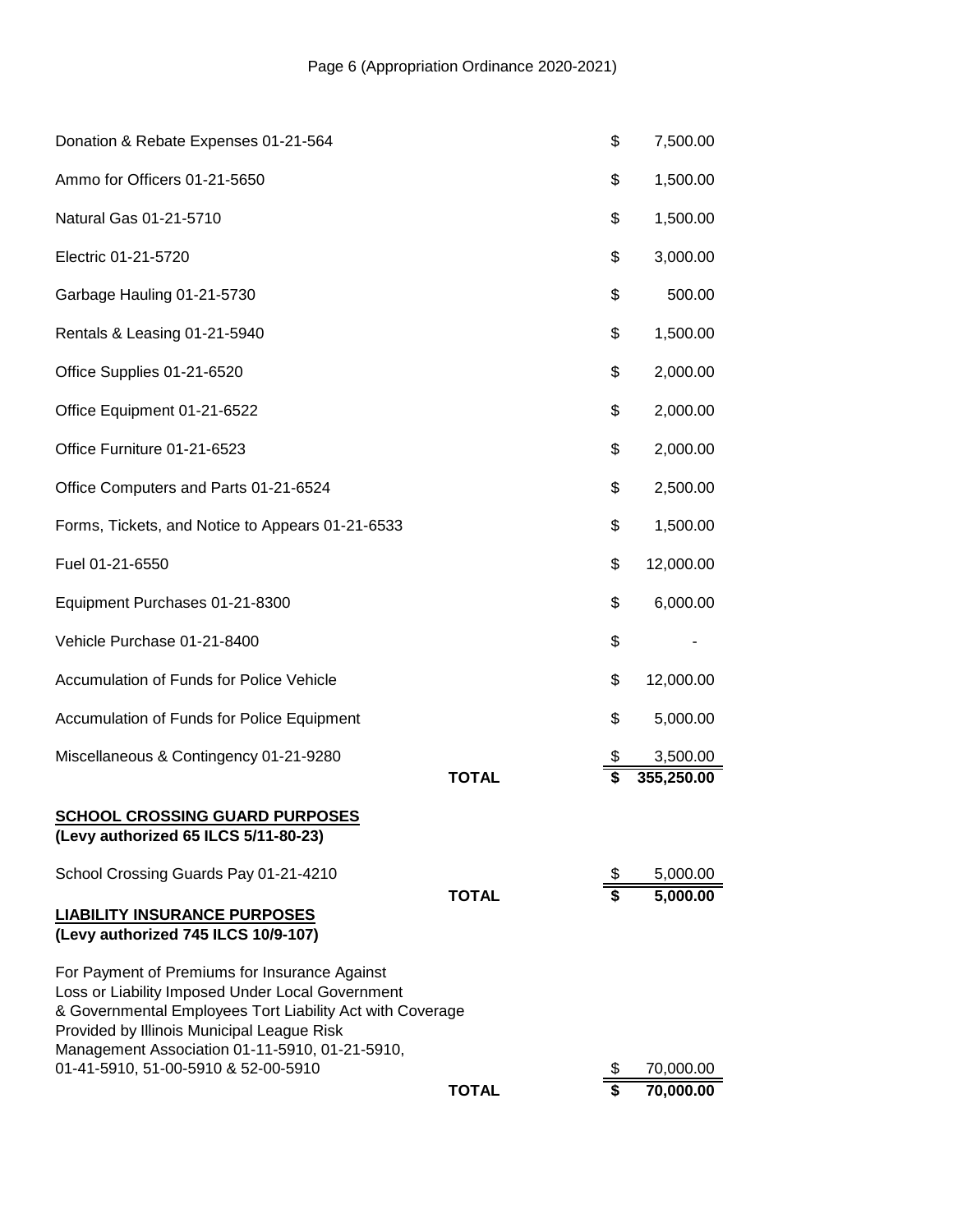## **EMERGENCY SERVICES & DISASTER OPERATIONS (E.S.D.A.)**

**(Levy authorized 65 ILCS 5/8-3-16)**

| Salaries - Call Outs 01-31-4210                    |              | \$       | 8,000.00            |
|----------------------------------------------------|--------------|----------|---------------------|
| Uniform Allowance 01-31-4710                       |              | \$       | 500.00              |
| Building Maintenance 01-31-5110                    |              | \$       | 2,000.00            |
| Building Security 01-31-5111                       |              | \$       | 500.00              |
| Radio Maintenance & Repair 01-31-5120              |              | \$       | 2,000.00            |
| Siren Maintenance 01-31-5121                       |              | \$       | 1,000.00            |
| Vehicle maintenance & Repairs 01-31-5130           |              | \$       | 2,000.00            |
| Maintenance - other 01-31-5290                     |              | \$       | 750.00              |
| Software 01-31-5370                                |              | \$       | 500.00              |
| Postage 01-31-5110                                 |              | \$       | 200.00              |
| Telephone Service 01-31-5520                       |              | \$       | 3,800.00            |
| Publications 01-31-5530                            |              | \$       | 500.00              |
| Natural Gas 01-31-5710                             |              | \$       | 1,500.00            |
| Electric 01-31-5720                                |              | \$       | 3,000.00            |
| Dues 01-31-5610                                    |              | \$       | 200.00              |
| Office Supplies 01-31-6520                         |              | \$       | 1,000.00            |
| Office Equipment 01-31-6522                        |              | \$       | 1,000.00            |
| Office Computers and Parts 01-31-6524              |              | \$       | 500.00              |
| Equipment Purchases 01-31-8300                     |              | \$       | 5,000.00            |
| Vehicle Purchases 01-31-8400                       |              | \$       |                     |
| Accumulation of Funds for Vehicle and/or Equipment |              | \$       | 4,000.00            |
| Accumultion of Funds for Siren                     |              | \$       | 5,000.00            |
| Miscellaneous & Contingency 01-31-9280             | <b>TOTAL</b> | \$<br>\$ | 500.00<br>43,450.00 |

### **STREET & BRIDGE PURPOSES (Street Department) (Levy authorized 65 ILCS 5/11-81-1 et al)**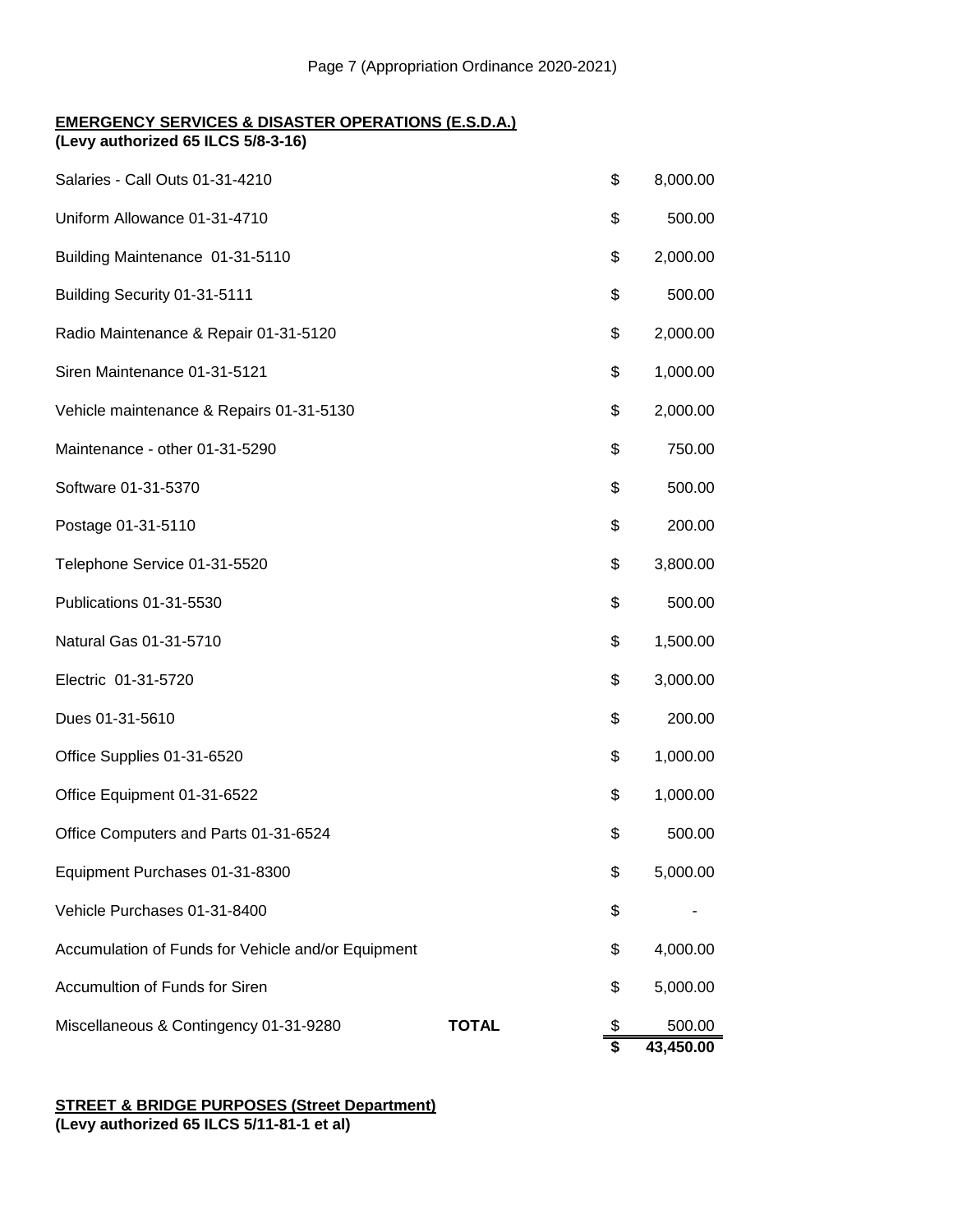| Salaries 01-41-4210                        | \$<br>95,000.00  |
|--------------------------------------------|------------------|
| Employee Insurance 01-41-4520              | \$<br>2,500.00   |
| Uniforms 01-41-4710                        | \$<br>800.00     |
| Building Maintenance 01-41-5110            | \$<br>2,500.00   |
| Building Security 01-41-5111               | \$<br>1,500.00   |
| Equipment Maintenance & Service 01-41-5120 | \$<br>6,500.00   |
| Vehicle Maintenance & Service 01-41-5130   | \$<br>3,000.00   |
| Street Maintenance 01-41-5140              | \$<br>100,000.00 |
| Distribution System 01-41-5150             | \$<br>5,000.00   |
| Storm Sewer Maintenance 01-41-5151         | \$<br>100,000.00 |
| Snow Removal 01-41-5160                    | \$<br>6,000.00   |
| Grounds Maintenance 01-41-5170             | \$<br>2,000.00   |
| Shop Supplies 01-41-5280                   | \$<br>1,000.00   |
| Maintenance/Supplies Other 01-41-5290      | \$<br>5,000.00   |
| Accounting Services 01-41-5310             | \$<br>500.00     |
| Engineering Services 01-41-5320            | \$<br>5,000.00   |
| Legal Services 01-41-5330                  | \$<br>500.00     |
| Software - Other 01-41-5370                | \$<br>500.00     |
| MSI Harris Software 01-41-5480             | \$<br>3,000.00   |
| Postage 01-41-5510                         | \$               |
| Telephone & Internet 01-41-5520            | \$<br>2,000.00   |
| Publications 01-41-5530                    | \$<br>100.00     |
| Printing & Copying Services 01-11-5540     | \$<br>500.00     |
| Dues 01-41-5610                            | \$<br>500.00     |
| Travel Expense 01-41-5620                  | \$<br>500.00     |
| Training Classes & Seminars 01-41-5630     | \$<br>1,000.00   |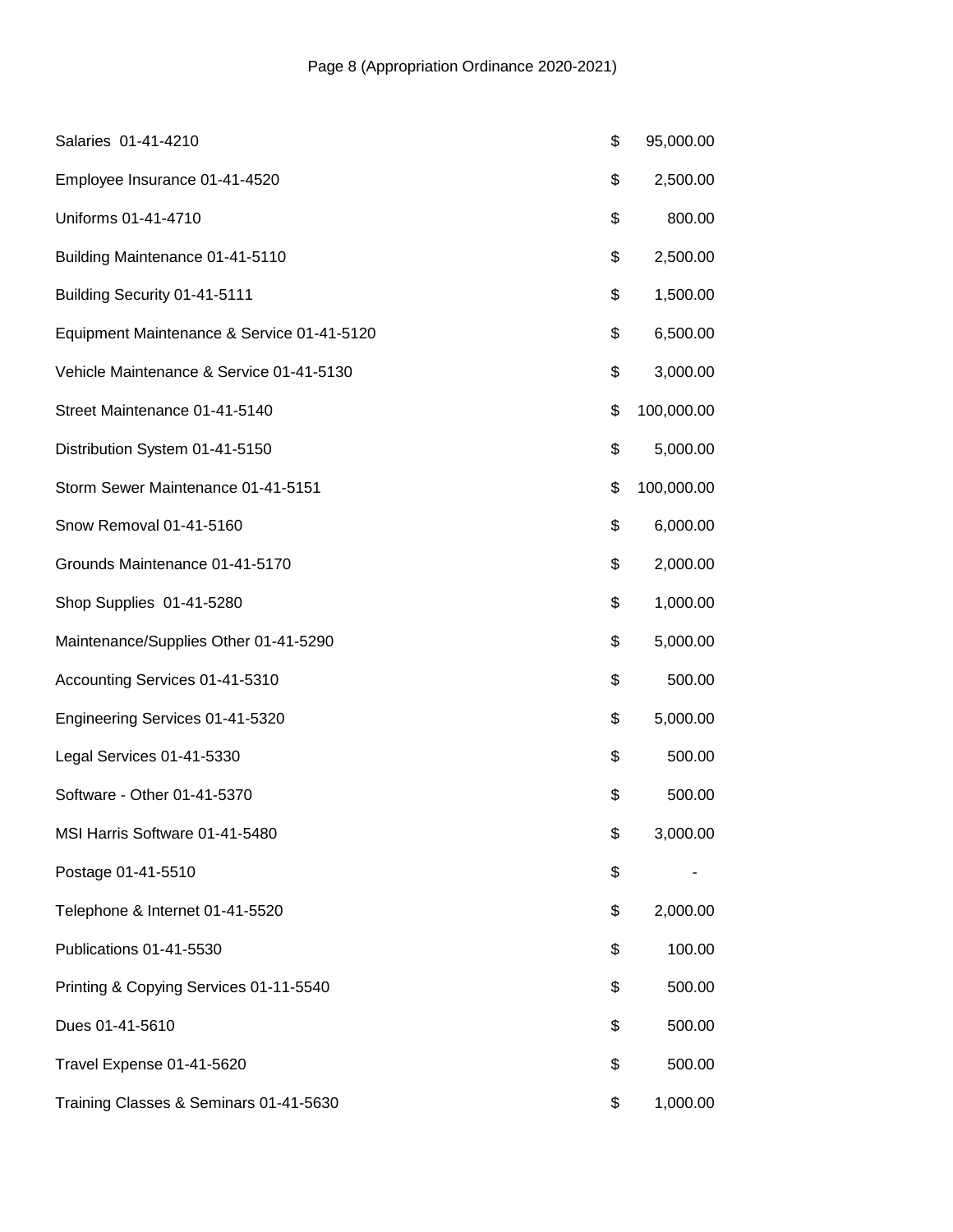| Mapping 01-41-5641                                  |              | \$                      | 1,000.00   |
|-----------------------------------------------------|--------------|-------------------------|------------|
| Natural Gas 01-41-5710                              |              | \$                      | 1,000.00   |
| Electric 01-41-5720                                 |              | \$                      | 7,500.00   |
| Garbage Services 01-41-5730                         |              | \$                      | 500.00     |
| Permits 01-41-5770                                  |              | \$                      |            |
| Testing Service 01-41-5780                          |              | \$                      | 100.00     |
| Rentals & Leasing 01-41-5940                        |              | \$                      | 10,000.00  |
| Office Supplies 01-41-6520                          |              | \$                      | 500.00     |
| Office Equipment 01-41-6522                         |              | \$                      | 500.00     |
| Computers and Parts 01-41-6524                      |              | \$                      | 500.00     |
| Small Tools 01-41-6530                              |              | \$                      | 2,000.00   |
| Fuel 01-41-6550                                     |              | \$                      | 6,000.00   |
| General Fund Projects Accumulation 01-41-7100       |              | \$                      | 60,000.00  |
| Special Road Projects 01-41-8200                    |              | \$                      | 70,000.00  |
| Equipment Purchases 01-41-8300                      |              | \$                      | 4,000.00   |
| Vehicle and/or Heavy Equipment Purchases 01-41-8400 |              | \$                      | 48,000.00  |
| Miscellaneous & Contingency 01-41-9280              |              | \$                      | 5,000.00   |
| Accumulation of Funds for Vechile                   |              | \$                      | 14,000.00  |
| Accumulation of Funds for Heavy Equipment           | <b>TOTAL</b> | \$                      | 8,000.00   |
|                                                     |              | $\overline{\mathbf{s}}$ | 583,500.00 |
|                                                     |              |                         |            |

# **MOTOR FUEL TAX PURPOSES (M.F.T.)**

| Maintenance 15-00-5290 | <b>TOTAL</b> | 65.000.00 |
|------------------------|--------------|-----------|
|                        |              | 65,000.00 |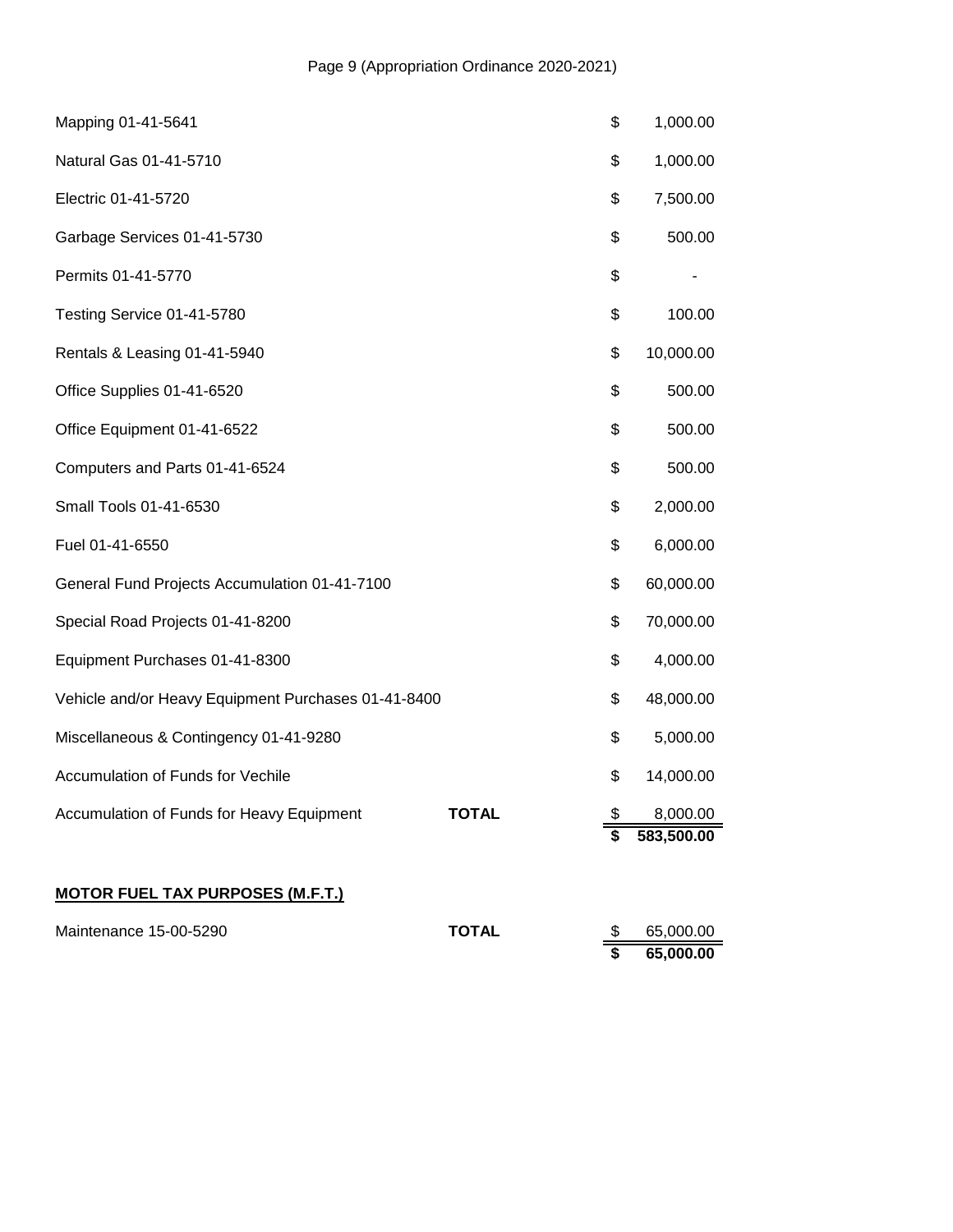| <b>STREET LIGHTING PURPOSES</b><br>(Levy authorized 65 ILCS 5/11-80-5)                                       |              |                               |                        |
|--------------------------------------------------------------------------------------------------------------|--------------|-------------------------------|------------------------|
| Street Lighting 01-41-5721                                                                                   | <b>TOTAL</b> | \$                            | 32,000.00<br>32,000.00 |
| <b>ILLINOIS MUNICIPAL RETIREMENT</b><br><b>FUND PURPOSES</b><br>(Levy authorized 40 ILCS 5/7-171) 01-11-4620 | <b>TOTAL</b> | \$<br>$\overline{\mathbf{s}}$ | 45,000.00<br>45,000.00 |
| <b>WATER WORKS FUND PURPOSES</b>                                                                             |              |                               |                        |
| Salaries 51-00-4210                                                                                          |              | \$                            | 160,000.00             |
| Employee Insurance 51-00-4520                                                                                |              | \$                            | 25,000.00              |
| Uniform Allowance 51-00-4710                                                                                 |              | \$                            | 800.00                 |
| Credit Card Fees 51-00-4800                                                                                  |              | \$                            | 6,000.00               |
| Building Maintenance 51-00-5110                                                                              |              | \$                            | 7,500.00               |
| Building Security 51-00-5111                                                                                 |              | \$                            | 2,000.00               |
| Equipment Maintenance & Service 51-00-5120                                                                   |              | \$                            | 30,000.00              |
| Vehicle Maintenance & Service 51-00-5130                                                                     |              | \$                            | 4,000.00               |
| Distribution System Maintenance & Hook Ups 51-00-5150                                                        |              | \$                            | 60,000.00              |
| Lime Removal at Plant 51-00-5151                                                                             |              | \$                            | 20,000.00              |
| Snow Removal Expense 51-00-5160                                                                              |              | \$                            | 1,000.00               |
| Grounds Maintenance 51-00-5170                                                                               |              | \$                            | 2,000.00               |
| System Improvements 51-00-5180                                                                               |              | \$                            | 8,000.00               |
| Tree Trimming 51-00-5190                                                                                     |              | \$                            | 500.00                 |
| Shop Supplies 51-00-5280                                                                                     |              | \$                            | 1,000.00               |
| Maintenance/Supplies Other 51-00-5290                                                                        |              | \$                            | 2,500.00               |
| Accounting Services 51-00-5310                                                                               |              | \$                            | 500.00                 |
| Engineering Services 51-00-5320                                                                              |              | \$                            | 10,000.00              |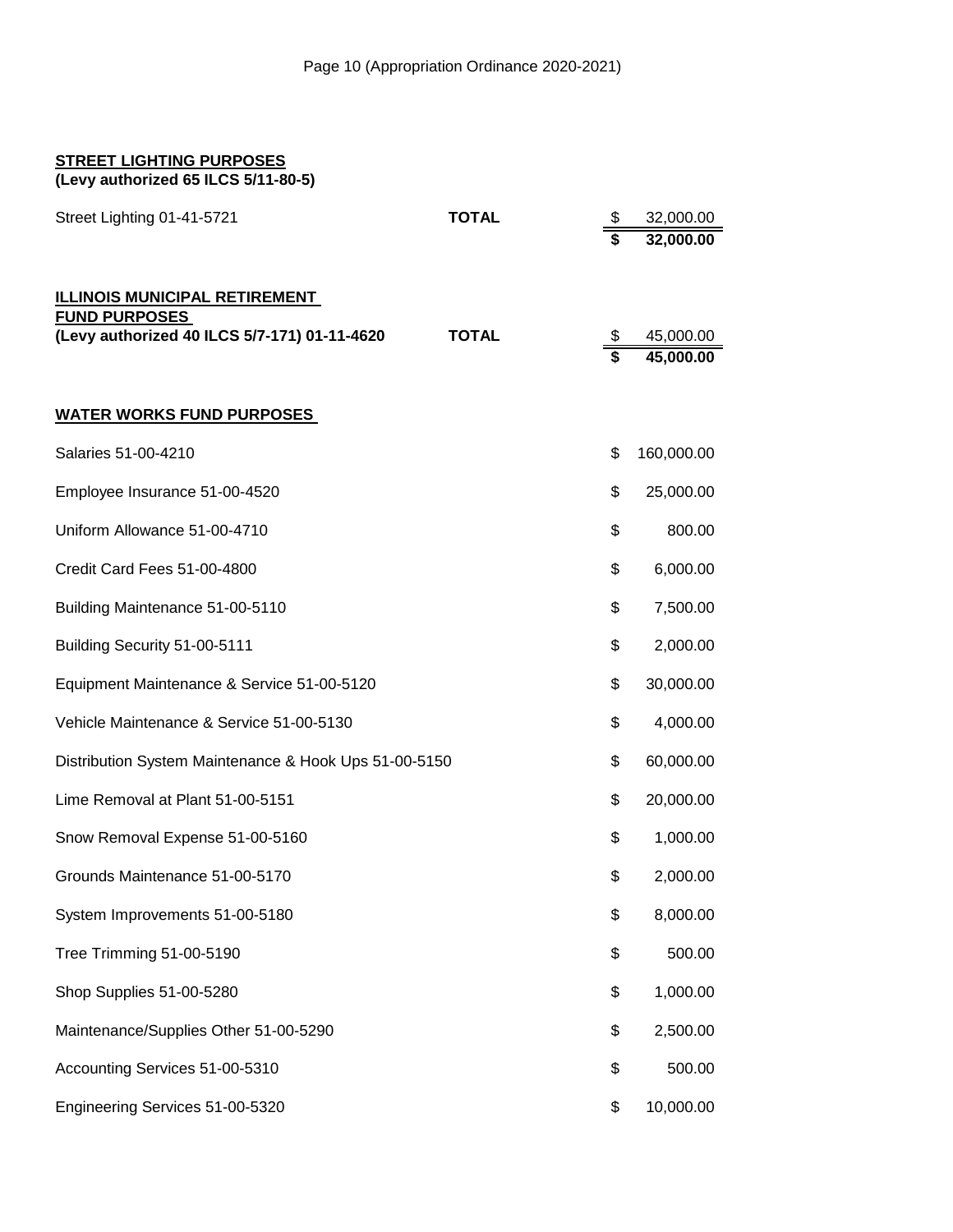| Legal Services 51-00-5330                   | \$<br>1,000.00  |
|---------------------------------------------|-----------------|
| Police Protection Service 51-00-5360        | \$<br>5,000.00  |
| Software Services & Support 51-00-5370      | \$<br>2,500.00  |
| MSI Harris Software 51-00-5480              | \$<br>1,500.00  |
| Postage & Shipping 51-00-5510               | \$<br>6,000.00  |
| Telephone & Internet 51-00-5520             | \$<br>9,000.00  |
| Publications 51-00-5530                     | \$<br>1,000.00  |
| Printing & Copy Services 51-00-5540         | \$<br>750.00    |
| Dues 51-00-5610                             | \$<br>2,000.00  |
| Travel Expenses 51-00-5620                  | \$<br>1,000.00  |
| Training Classes & Seminars 51-00-5630      | \$<br>2,500.00  |
| Mapping 51-00-5641                          | \$<br>2,500.00  |
| Natural Gas 51-00-5710                      | \$<br>5,000.00  |
| Electric 51-00-5720                         | \$<br>30,000.00 |
| Garbage Hauling 51-00-5730                  | \$<br>1,000.00  |
| Permits 51-00-5770                          | \$<br>1,000.00  |
| Testing Services 51-00-5780                 | \$<br>5,500.00  |
| Developer Rebates 51-00-5800                | \$<br>15,000.00 |
| Rentals & Leasing 51-00-5940                | \$<br>10,000.00 |
| "JULIE" Locating Service Expense 51-00-5990 | \$<br>1,000.00  |
| Water Meters 51-00-6120                     | \$<br>10,000.00 |
| Water Billing & Office Supplies 51-00-6520  | \$<br>5,000.00  |
| Office Equipment 51-00-6522                 | \$<br>2,200.00  |
| Office Furniture 51-00-6523                 | \$<br>5,000.00  |
| Office Computers 51-00-6524                 | \$<br>5,000.00  |
| SCADA Computer System 51-00-6525            | \$<br>25,000.00 |
| Small Tools 51-00-6530                      | \$<br>2,000.00  |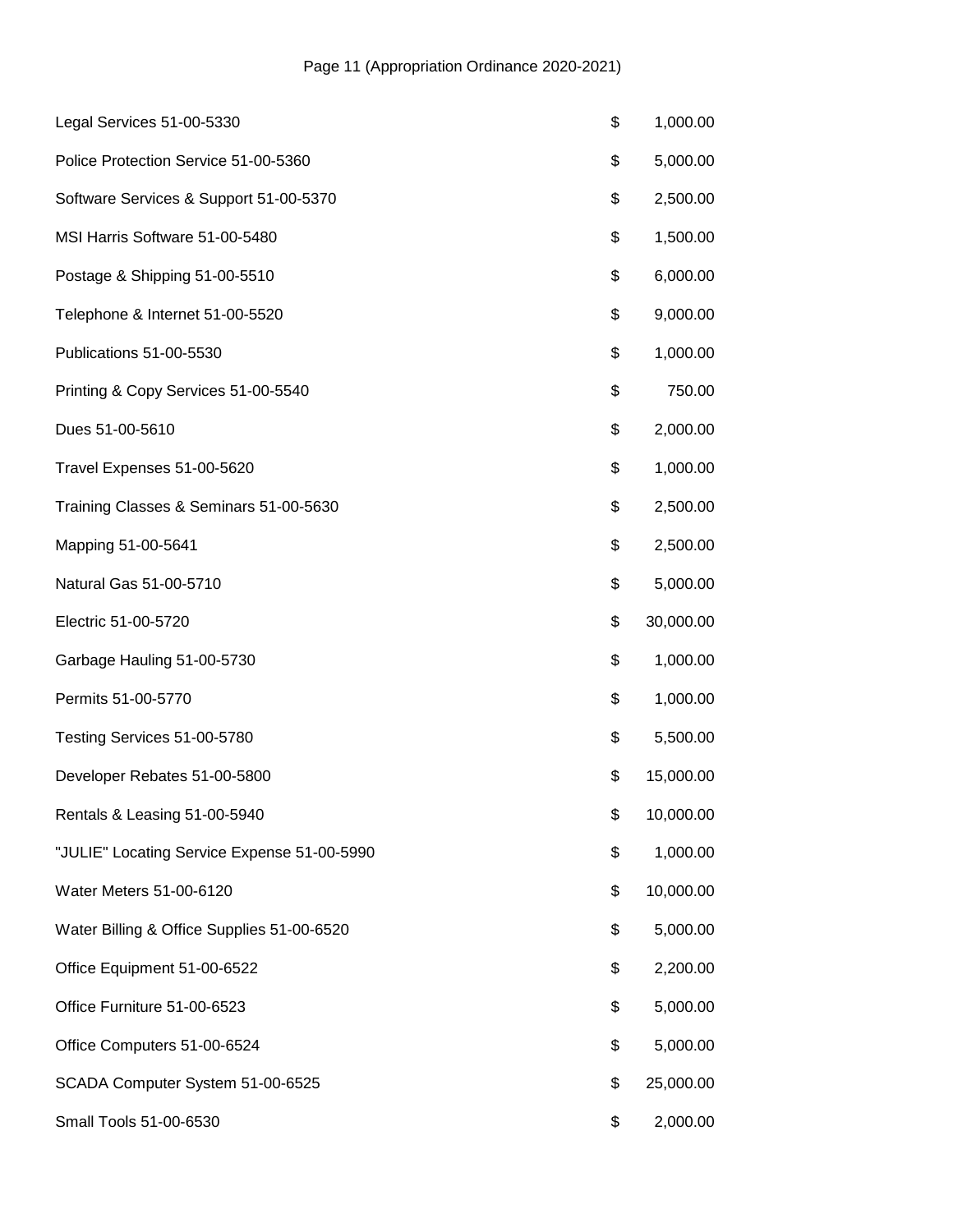| Laboratory Supplies 51-00-6540                                    | \$ | 8,000.00   |
|-------------------------------------------------------------------|----|------------|
| Fuel 51-00-6550                                                   | \$ | 6,000.00   |
| Chemicals 51-00-6560                                              | \$ | 55,000.00  |
| Principal Payment on Water Improvement<br>Project Bond 51-00-7110 | \$ | 165,000.00 |
| Interest Payment on Water Improvement<br>Project Bond 51-00-7200  | \$ | 2,000.00   |
| Equipment Purchases 51-00-8300                                    | \$ | 10,000.00  |
| Vehicle and/or Heavy Equipment Purchases 51-00-8400               | \$ | 40,000.00  |
| Miscellaneous & Contingency 51-00-9280                            |    | 2,000.00   |
| Unexpected Capital Outlay Expense 51-00-9980                      | \$ | 36,750.00  |
| Accumulation of Funds for Heavy Equipment                         | \$ | 8,000.00   |
| Accumulation of Funds for Vehicle                                 | \$ | 14,000.00  |
| Accumulation of Funds for Future Water Improvement Projects       |    | 100,000.00 |
| <b>TOTAL</b>                                                      | \$ | 945,000.00 |
| <b>SEWER WORKS FUND PURPOSES</b>                                  |    |            |
| Salaries 52-00-4210                                               | \$ | 45,000.00  |
| Employee Insurance 52-00-4520                                     | \$ | 25,000.00  |
| Uniform Allowance 52-00-4710                                      | \$ | 800.00     |

Building Maintenance 52-00-5110 \$ 4,000.00 Building Security 52-00-5111 **\$** 2,000.00 Equipment Maintenance & Service 52-00-5120 <br>
\$20,000.00 Vehicle Maintenance & Service 52-00-5130 \$ 4,000.00 Distribution System Maintenance/Hook Ups 52-00-5150 \$ 75,000.00 Grounds Maintenance 52-00-5170 **\$ 70,000.00** System Improvements 52-00-5180 **\$ 70,000.00** \$ 70,000.00

Tree Trimming 52-00-5190 **\$** 400.00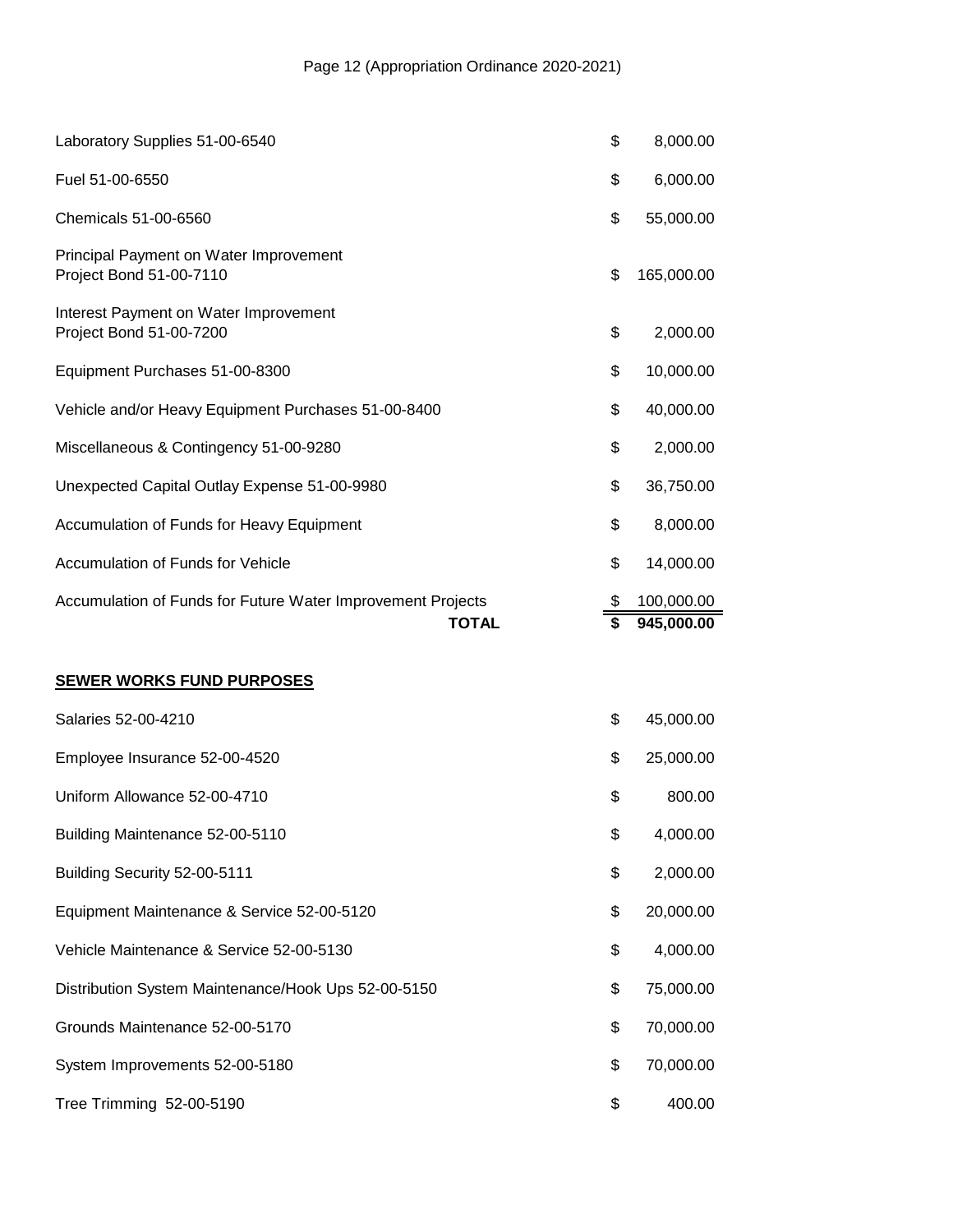| Shop Supplies 52-00-5280               | \$<br>1,000.00  |
|----------------------------------------|-----------------|
| Maintenance/Supplies Other 52-00-5290  | \$<br>1,000.00  |
| Accounting Services 52-00-5310         | \$<br>500.00    |
| Engineering Services 52-00-5320        | \$<br>10,000.00 |
| Legal Services 52-00-5330              | \$<br>1,500.00  |
| Police Protection 52-00-5360           | \$<br>5,000.00  |
| Software - Other 52-00-5370            | \$<br>2,000.00  |
| MSI Harris Software 52-00-5480         | \$<br>1,500.00  |
| Postage & Shipping 52-00-5510          | \$<br>2,750.00  |
| Telephone & internet 52-00-5520        | \$<br>5,000.00  |
| Publications 52-00-5530                | \$              |
| Printing & Copying Services 52-00-5540 | \$<br>500.00    |
| Dues/Permits 52-00-5610                | \$<br>3,000.00  |
| Travel Expenses 52-00-562              | \$<br>1,000.00  |
| Training Classes & Seminars 52-00-5630 | \$<br>2,000.00  |
| Mapping 52-00-5641                     | \$<br>1,000.00  |
| Natural Gas 52-00-5710                 | \$<br>2,000.00  |
| Electric 52-00-5720                    | \$<br>7,500.00  |
| Garbage Service 52-00-5730             | \$<br>1,000.00  |
| Permits 52-00-5770                     | \$<br>3,000.00  |
| Testing Services 52-00-5780            | \$<br>4,000.00  |
| Developer Rebates 52-00-5800           | \$<br>15,000.00 |
| Rentals & Leasing 52-00-5940           | \$<br>10,000.00 |
| Locating Services 52-00-5990           | \$<br>750.00    |
| Office Supplies 52-00-6520             | \$<br>2,500.00  |
| Office Equipment 52-00-6522            | \$<br>2,500.00  |
| Office Computers 52-00-6524            | \$<br>5,000.00  |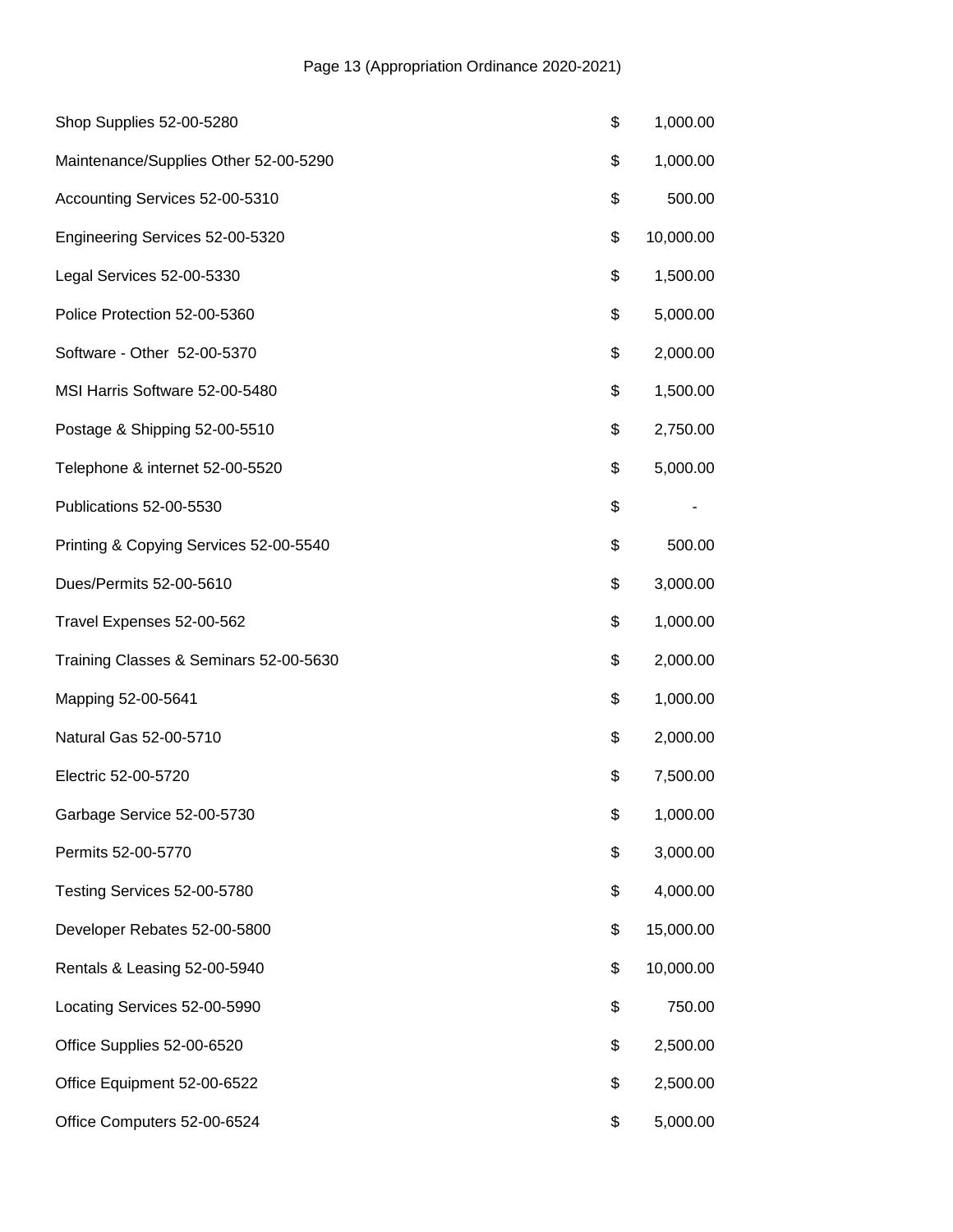| TOTAL AMOUNT APPROPRIATED HEREIN:                                                                                                                                                                                                                                 |              | \$3,886,500.00 |            |
|-------------------------------------------------------------------------------------------------------------------------------------------------------------------------------------------------------------------------------------------------------------------|--------------|----------------|------------|
|                                                                                                                                                                                                                                                                   |              | \$             | 131,000.00 |
| Business Loans Made Pursuant to the<br>Village of Mackinaw Revolving Loan Program 09-00-952(TOTAL                                                                                                                                                                 |              | \$             | 100,000.00 |
| Cost of Acquisition of Property for Economic<br><b>Developmental Purposes</b>                                                                                                                                                                                     |              | \$             | 11,000.00  |
| Rebate of Sales Tax to Mackinaw IGA<br>to Aid in Continuation of Business Development<br>for the Mackinaw IGA Facility in<br>Mackinaw, Illinois 01-11-9111                                                                                                        |              | \$             | 10,000.00  |
| <b>ECONOMIC DEVELOPMENT PURPOSES</b><br>(Authorized by 65 ILCS 5/11-74-1 et al)<br>Rebate of Sales Tax to Fitzgerald Equipment Co.<br>to Aid in Continuation of Business Development<br>for the Fitzgerald Equipment Facility in<br>Mackinaw, Illinois 01-11-9110 |              | \$             | 10,000.00  |
|                                                                                                                                                                                                                                                                   |              | S              | 509,700.00 |
| Accumulation of Funds of Heavy Equipment                                                                                                                                                                                                                          | <b>TOTAL</b> | \$             | 8,000.00   |
| Accumulation of Funds for Vehicle                                                                                                                                                                                                                                 |              | \$             | 14,000.00  |
| Miscellaneous & Contingency 52-00-9280                                                                                                                                                                                                                            |              | \$             | 500.00     |
| Vehicle and/or Heavy Equipment Purchases 52-00-8400                                                                                                                                                                                                               |              | \$             | 40,000.00  |
| Equipment Purchases 52-00-8300                                                                                                                                                                                                                                    |              | \$             | 20,000.00  |
| Chemicals 52-00-6560                                                                                                                                                                                                                                              |              | \$             | 5,000.00   |
| Fuel 52-00-6550                                                                                                                                                                                                                                                   |              | \$             | 7,500.00   |
| Lab Supplies 52-00-6540                                                                                                                                                                                                                                           |              | \$             | 500.00     |
| Small Tools 52-00-6530                                                                                                                                                                                                                                            |              | \$             | 2,000.00   |
| Office Furniture 52-00-6523                                                                                                                                                                                                                                       |              | \$             | 5,000.00   |